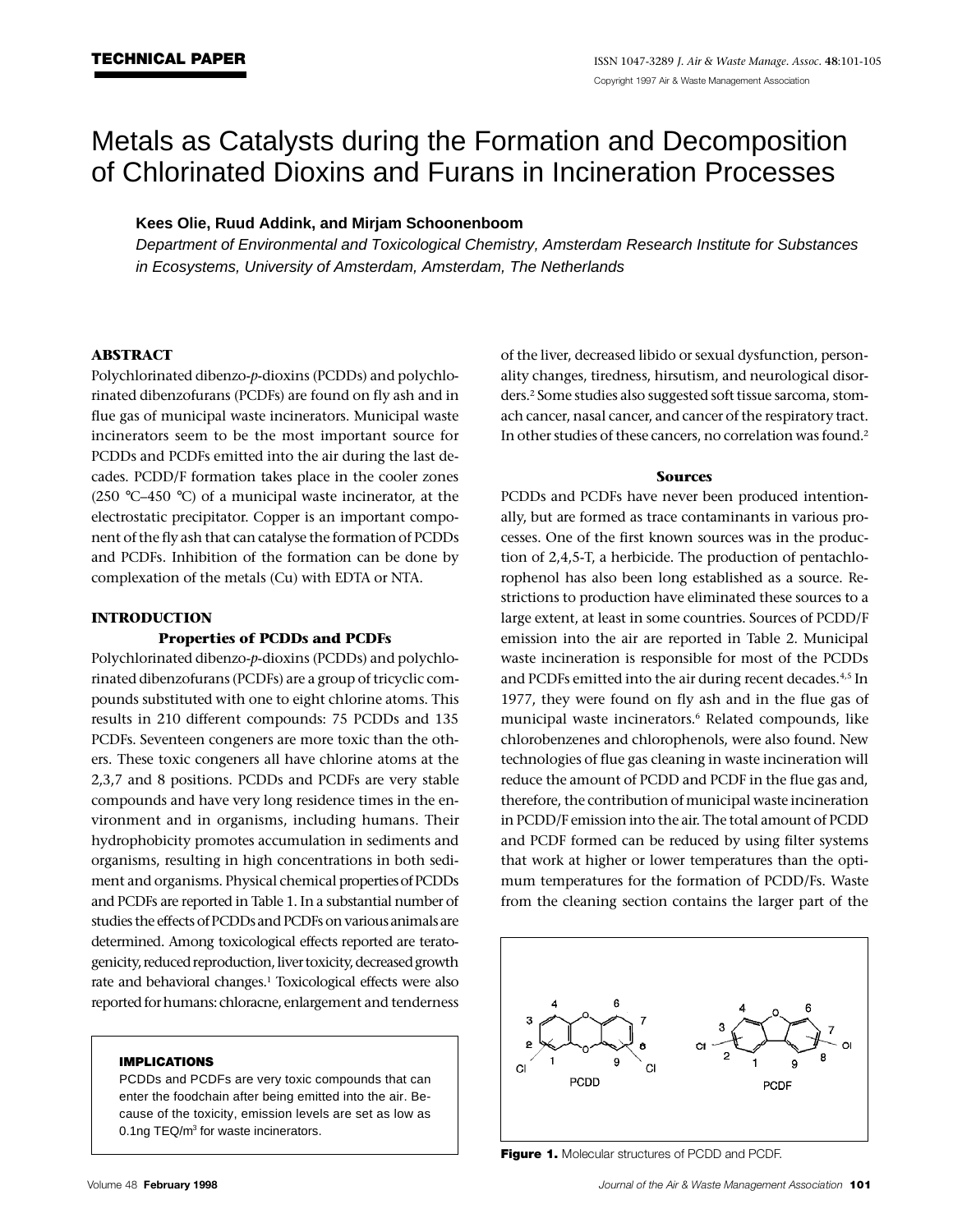|  |  |  |  | Table 1. Some physical chemical properties. <sup>3</sup> |
|--|--|--|--|----------------------------------------------------------|
|--|--|--|--|----------------------------------------------------------|

|                    | <b>MP</b> <sup>b</sup><br>(°C) | BP <sup>c</sup><br>l. C) | $Ps d$ (Pa)                | $S^e$<br>(mg/m <sup>3</sup> ) | Log $K_{\omega}$ <sup>1</sup> | <b>Half Life</b><br>Air | <b>Half Life</b><br>Water      | <b>Half Life</b><br>Soil | <b>Half Life</b><br><b>Sediment</b> |
|--------------------|--------------------------------|--------------------------|----------------------------|-------------------------------|-------------------------------|-------------------------|--------------------------------|--------------------------|-------------------------------------|
| PCDDs <sup>a</sup> | 89-322                         | 284-510                  | $1.1*10^{-10}$ - 0.017     | $74*10^{-6}$ -417             | $4.3 - 8.2$                   | - 3 weeks               | 2 days-3 weeks 2 days-8 months | 2 months- 6 years        | 8 months- 6 years                   |
| PCDFs <sup>a</sup> | 184-258                        | 375-537                  | $5*10^{-10} - 3.9*10^{-4}$ | $1.16*10^{-3} - 14.5$         | $54 - 80$                     |                         | 3 weeks- 8 months              | 8 months- 6 years        | $2 - 6$ vears                       |

 $^{\rm a}$ Range for mono- to octa-chlorinated congeners,  $^{\rm b}$  MP = melting point,  $^{\rm c}$  BP = boiling point,  $^{\rm d}$  P $^{\rm s}$  = vapour pressure,  $^{\rm e}$  = solubility,  $^{\rm f}$  K  $_{\rm_ow}$  = octanol water partition coeffici

#### PCDD/Fs formed.

Most of the reported PCDD/F sources are high-temperature processes. In addition to waste incineration, these include iron ore sintering in the steel industry, $^7$  aluminium recycling,<sup>8</sup> copper ore melting,<sup>9</sup> nickel refinery, magnesium production,<sup>10</sup> electrical cable splicing,<sup>11</sup> catalyst regeneration in the petroleum refining industry,<sup>12</sup> fossil-fueled powerhouses,<sup>13</sup> automobile exhausts,13,14 fireplaces, charcoal grills, and cigarettes.<sup>13</sup> Slag from copper ore melting was used at one time as covering material for sportsgrounds and playgrounds,<sup>9</sup> resulting in PCDD/PCDF contamination of these areas.

Although not reported in Table 2, pulp bleaching in the paper industry is a source of PCDD/Fs in other countries.15-19 From the chemical production processes, the production of chlorophenols is the most important one;20-22 it leads to PCDD/F contamination in wood impregnated with pentachlorophenol,<sup>22</sup> and to contamination of chemicals formed from chlorophenols, like 2,4,5-T (2,4,5 trichlorophenoxy acids).20 Other chemical production processes reported as sources of PCDDs and PCDFs are the production of chlorobenzenes, chlorobi-phenyls,<sup>21</sup>  $chlorobenzoguinones<sup>24</sup>$  and dyes (phthalocyanines and dioxazines).<sup>25</sup>

PCDD/F formation during any natural or human activity requires three basic ingredients: an organic starting material, a chlorine source, and, in processes with relatively low temperatures, a metallic catalyst. These compounds can be present in different amounts; the metallurgic industry,

| <b>Table 2.</b> Emissions of PCDDs and PCDFs in The Netherlands (g TEQ/year), 1991. <sup>4</sup> |  |
|--------------------------------------------------------------------------------------------------|--|
|--------------------------------------------------------------------------------------------------|--|

| Municipal solid waste incineration        | 382  |
|-------------------------------------------|------|
| Other incineration processes              | 18.4 |
| Burning of cables and electromotors       | 1.5  |
| Asphalt-mixing plants                     | 0.3  |
| Combustion of oil, coal, lignite and wood | 16.7 |
| <b>Traffic</b>                            | 70   |
| Sintering processes                       | 26   |
| Metal industry                            | 4.0  |
| Chemical production processes             | 0.5  |
| Use of wood preservatives                 | 25   |
| Various high temperature processes        | 2.9  |
|                                           |      |

for example, has high amounts of metals available, but low amounts of carbon and chlorine. In the paper industry, large amounts of chlorine and carbon are available, but low amounts of metals.

# **MUNICIPAL WASTE INCINERATION Incineration Parameters**

The CO concentration in flue gas is an indicator of combustion conditions. CO also correlates to some extent with PCDD/F concentrations.26-28 Important parameters in CO control are oxygen concentration and furnace temperature. Excess oxygen and low furnace temperatures yield high CO and high PCDD/F concentrations. An oxygen concentration that is too low, however, will cause other problems, like formation of PAHs.<sup>29,30</sup> Good control of oxygen is therefore very important. The residence time in the cooling section is also an important parameter. Long residence times means high PCDD/F concentrations. The residence time in a small temperature window around 340 °C is very decisive.<sup>31</sup> HCl, sulfur oxides, and nitrogen oxide concentrations in the flue gas do not correlate with the PCDD/F concentrations. Also, the percentage of moisture in the flue gas has no effect.28,32 Adding PVC to the feedstock will give higher HCl concentrations. As there is no correlation between HCl concentration and PCDD/F concentration, this has no direct influence on the PCDD/F concentration.<sup>33</sup> There is a correlation between the elemental composition of fly ash and PCDD/F concentrations. Chlorine, copper, sodium, potassium, and zinc have a positive correlation with PCDD/F concentration, with copper being the most effective. Aluminum and silicon have a negative correlation.34 In Table 3, the average concentration of some metals in fly ash from a large number of municipal waste incinerators is reported.

#### **Mechanism of Formation**

Since the discovery of PCDDs and PCDFs in Municipal Waste Incinerator (MWI) fly ash and flue gas in 1977, much attention has been paid to the formation of these compounds. Theoretical calculations by Shaub and Tsang showed that formation is unlikely to take place through homogeneous gas phase reactions.36,37 They instead proposed a heterogeneous fly ash catalyzed mechanism of formation in the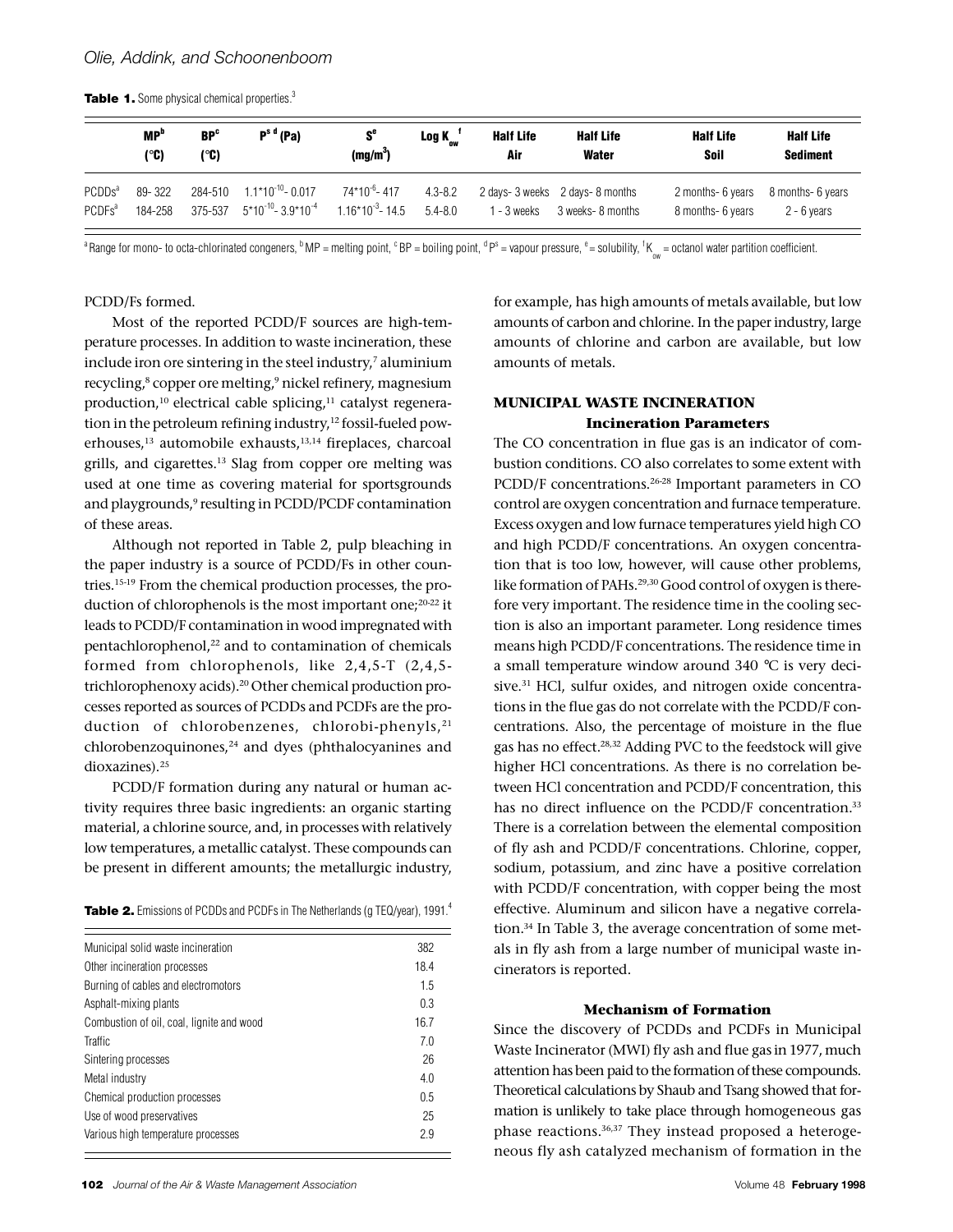**Table 3.** Average metal concentration in fly ash (mg/g).<sup>35</sup>

| Al | 96  | Сr |      |  |
|----|-----|----|------|--|
| Ca | 50  | Cu |      |  |
| Fe | 45  | Ni | 0.46 |  |
| Zn | 42  | As | 0.05 |  |
| Pb | 9.3 | Hg | 0.02 |  |
| Cd | 2.3 |    |      |  |
|    |     |    |      |  |

post combustion zone of the incinerator. It was experimentally verified that the PCDD/F concentration in the flue gas passing the downstream region before the electrostatic precipitator is very low.5,38 Since 1982, a large number of experiments have been performed in which the formation on fly ash has been modelled on laboratory scale. A review of the results is given by Addink and Olie.<sup>39</sup>

Chlorinated aromatic compounds can be intermediates in the formation of PCDDs and PCDFs. The correlation between some chlorinated compounds and PCDD/Fs present in a municipal waste incinerator support this route of formation. Chlorophenols, however, might play only a minor role in PCDD/F formation according to the lack of correlation between chlorophenols and PCDD/Fs in a municipal waste incineration. The isomer pattern found for the PCDD/Fs formed from chlorophenols during laboratory experiments also does not support the role of chlorophenols.

A rather good correlation between the chlorinated benzenes and PCDD/Fs is found. Chlorinated benzenes can be formed from benzene during model experiments, but it is not possible to form PCDD/Fs from benzene under realistic model conditions.40,41

Model experiments support the idea that carbon on the fly ash plays an important role during the formation of PCDD/Fs.

# **MUNICIPAL WASTE INCINERATION FLY ASH AS A CATALYST FOR THE FORMATION OF PCDDs AND PCDFs**

Shaub et al.<sup>36</sup> have calculated that homogeneous gas-phase formation of PCDDs and PCDFs from (chlorophenol) precursors is not likely to occur. They suggested a surface reaction where the fly ash surface can promote reactions at relatively low temperatures.

#### **Chlorination Reactions on Fly Ash**

Fly ash is known to catalyze chlorination of aromatic compounds such as toluene, biphenyl, diphenylether, PAHs, dibenzodioxin, and lower-chlorinated PCDD congeners. The products found point to an electrophilic aromatic substitution reaction.42-46 This electrophilic aromatic substitution reaction can also take place on model fly ash systems, like silica gel, activated carbon, Tenax GC polymer, and a silica-alumina support impregnated with copper chloride.<sup>47,48</sup>

#### **Dechlorination Reactions**

Fly ash is also able to catalyze the dechlorination of PCDDs and PCDFs. Heating fly ash in absence of oxygen leads to a decrease of PCDD/F concentration. This decrease is totally due to a decrease of higher chlorinated congeners, the amount of lower chlorinated congeners increases. This has led to the assumption that a dechlorination/hydrogenation reaction occurs under these reaction conditions, leading to the formation of lower chlorinated congeners.49-53

## **Formation of PCDDs and PCDFs**

A third reaction catalyzed by fly ash is the formation of PCDDs and PCDFs. The amount of PCDDs and PCDFs increased when the fly ash was heated at temperatures around 300 °C in an oxygen atmosphere.49-51,54 PCDDs and PCDFs are in this case probably formed from residual carbon present on the fly ash surface. Ions of heavy metals or of the transition metal group are essential for this formation reaction.<sup>51</sup> Copper has been identified as the strongest catalyst.<sup>50</sup> The catalytic action of CuCl<sub>2</sub> is poisoned by  $NH_{3}$ , which results in lower PCDD/F amounts in the presence of  $\mathrm{NH}_3$ . As already noted in the preceding section, the amount of oxygen present can influence the formation of PCDDs and PCDFs. Already 1% oxygen present in the carrier gas causes formation of PCDD/Fs.<sup>60</sup>

# **FORMATION OF PCDDs AND PCDFs FROM CARBON**

The molecular structure of carbon consists of layers of aromatic rings of the type existing in graphite.<sup>55</sup> This ordered structure can be disturbed by oxygen and hydrogen atoms.<sup>56</sup> Part of the layer can also contain aliphatic chains.

Formation of PCDDs and PCDFs from carbon starts with the chlorination of the surface of carbon. During oxidation of the carbon afterwards, PCDDs and PCDFs are released. The following knowledge is available on the mechanism of chlorination, the effect of water and carbon sources, temperature dependence, and inhibition with respect to the mechanism of formation of PCDDs and PCDFs.

## **The Deacon Reaction**

Chlorination of aromatic ring structures with HCl is a thermodynamically unfavored reaction: chlorination of benzene (Bz) with HCl, for example, proceeds with a positive Gibbs free energy of formation.<sup>57</sup>

$$
Bz (g) + 2 \text{ HCl} (g) \qquad Cl_2 Bz (g) + H_2(g) \qquad G = 34.3 \text{ kCal}
$$
\n(1)

When HCl is first converted to  $\text{\rm Cl}_2$  a favored reaction is obtained.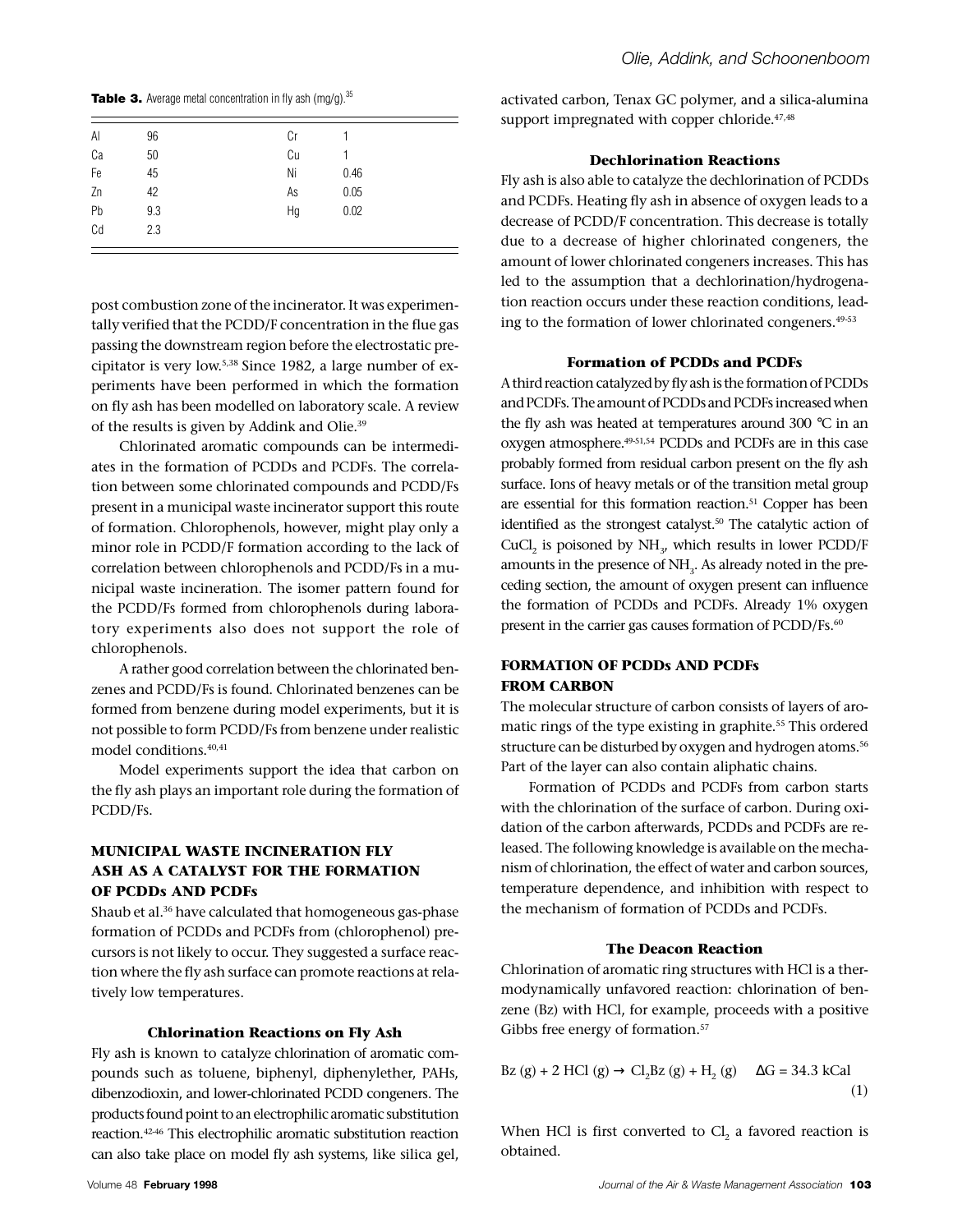2 HCl (g) + 
$$
_0
$$
 (g)  $Cl_2$  (g) + H<sub>2</sub>O (g)  $G = -9.07$  kCal (2)

$$
Bz (g) + Cl_2(g) \qquad Cl_2Bz (g) \qquad G = -11.23 \text{ kCal} \tag{3}
$$

Reaction 2 can be catalyzed by copper, as can be seen in reaction 4.<sup>49</sup>

CuCl<sub>2</sub> + 
$$
O_2
$$
 CuO + Cl<sub>2</sub>  
CuO + 2 HCl CuCl<sub>2</sub> + H<sub>2</sub>O  
2 HCl +  $O_2$  Cl<sub>2</sub> + H<sub>2</sub>O (4)

This reaction is called the Deacon Reaction and could play a role in the chlorination of carbon.49,50,57,58 The chlorine formed in the Deacon Reaction can react back to hydrogen chloride with sulfur dioxide (reaction 5). This reaction will inhibit the chlorination of carbon and, hence, the formation of PCDDs and PCDFs.57,58

$$
SO_2 + Cl_2 + H_2O
$$
  $SO_3 + 2 HCl$  (5)

#### **Chlorination via Direct Transfer**

Stieglitz et al.<sup>58</sup> have looked at the influence of HCl and  $\mathrm{SO}_2$  on the formation of PCDDs and PCDFs. When the Deacon reaction plays an important role in the formation of PCDD/Fs, HCl would stimulate the formation of PCDDs and PCDFs, and SO $_{\textrm{\tiny{2}}}$  would inhibit PCDD/F formation. HCl and SO $_{\textrm{\tiny{2}}}$  concentrations, however, were found to have no influence on the formation of PCDDs and PCDFs. Elemental chlorine gas without copper chloride does not yield PCDDs and PCDFs at 300 °C. It also does not give oxidation of carbon at that temperature.<sup>58</sup> In other studies,<sup>59</sup> no correlation is found between the surface area of the carbon and the formation of PCDDs and PCDFs. This means that a direct interaction carbon-gas phase (as in the Deacon Reaction) is not the rate determining step. These facts suggest that the Deacon process plays only a minor role in the formation of PCDDs and PCDFs. Stieglitz et al.<sup>58</sup> have proposed a mechanism of direct transfer of halogen instead.

$$
ArH + CuCl2 ArHCl* + CuCl
$$
 (6)

$$
ArHCl^* + CuCl_2 \quad ArCl + CuCl + HCl \tag{7}
$$

 $Cu(I)$  is oxidized to  $Cu(II)$  by oxygen. Hoffman<sup>42</sup> also suggested a direct transfer of chlorine for the chlorination of aromatic compounds at the surface of fly ash. Aromatic compounds are adsorbed to the fly ash surface and chlorinated by an electrophilic aromatic substitution reaction. He suggests that iron is the chlorinating agent.

# **Carbon Source**

The origin of carbon used for PCDD/F formation is

**104** *Journal of the Air & Waste Management Association* Volume 48 **February 1998**

important.59,60 Soot and sugar coal, for example, are less reactive than charcoal. Graphite produces only minor amounts of PCDD/Fs.<sup>60</sup> The crystal lattice of graphite is probably more resistant to an attack of chlorine/oxygen than the already disturbed graphite structure of the other carbon samples. There is no correlation between the surface area of the carbon and the formation of PCDD/Fs,<sup>59</sup> so the variance of PCDD/F formation from different kinds of carbon is not caused by variance in surface area. In a recent study, Eichberger et al.<sup>61</sup> found that formation of PCDDs, PCDFs, and PCBs is correlated with the activity of the carbon.

## **Role of Metals**

Copper is very reactive in the formation of PCDDs and PCDFs. Various metal chlorides—such as  $\mathrm{MgCl}_{2'}$  ZnCl $_{2'}$  FeCl $_{2'}$  MnCl $_{2'}$  $\mathrm{HgCl}_{2'}\mathrm{CdCl}_{2'}\mathrm{NiCl}_{2'}\mathrm{SnCl}_{2'}\mathrm{PbCl}_{2'}$  and  $\mathrm{CuCl}_{2}$ —have been tested for their ability to catalyze the formation of PCDD/Fs. From these metal chlorides, only  $\mathrm{CuCl}_2$  made a significant contribution to the PCDD/F formation.<sup>60</sup> Without metal chlorides, only trace amounts of PCDD/Fs were found. The addition of only 0.08% Cu2+ gives rise to significant amounts of PCDD/Fs. The addition of 0.24 and  $0.4\%$  Cu<sup>2+</sup> gives rise to an overproportional rise in PCDD/F formation. $^{60}$  It was later found that FeCl<sub>3</sub> can catalyze the formation of PCDD/F too, but only when it is present in high amounts.<sup>58</sup>

## **Inhibition**

Inhibition of the formation of PCDDs and PCDFs from carbon was studied by Addink.<sup>53</sup> Ethylenediamine-tetra acetic acid (EDTA), nitrilo-tri-acetic acid (NTA), and  $\text{Na}_2\text{S}$  were found to inhibit the formation of PCDDs and PCDFs from carbon.  $\text{Na}_2\text{S}_2\text{O}_3$  also inhibits PCDD/F formation, but less effectively. The inhibition is proposed to proceed by formation of stable complexes with transition metals, especially copper.

## **Formation of Other Chlorinated Aromatic Compounds**

Chlorinated aromatic compounds other than PCDDs and PCDFs are formed during the municipal waste incineration process. In laboratory studies, many of those compounds are found to be formed from carbon. The most important group of compounds are chlorobenzenes, which are also dominant in municipal waste incineration.<sup>6</sup> Besides chlorobenzenes, chloronaphthalenes, -biphenyls and -phenols, and a large number of trace compounds are formed from carbon.<sup>60,62-66</sup> It is suggested that those compounds are formed when the carbon is degraded similarly to the formation of PCDDs and PCDFs.<sup>60,64,65</sup> Some of these products, together with the compounds present or formed in the gas stream, could act as precursor compounds for the formation of PCDDs and PCDFs.

The complexity of the formation is also found from experiments where  $^{18}O_2$  is used in model experiments.<sup>40</sup> The amount of 18O found in the PCDD/Fs formed is not constant